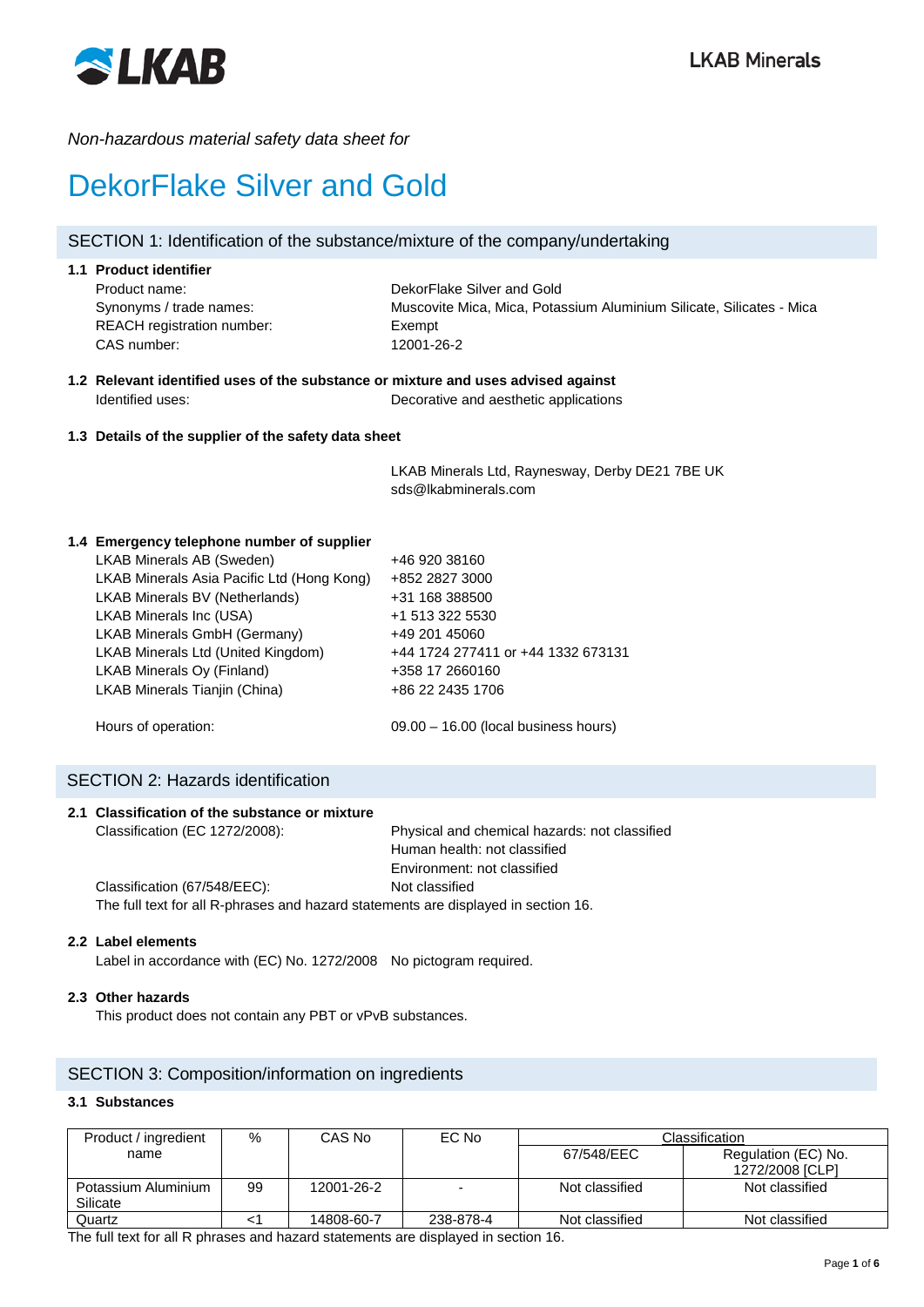

| <b>REACH Registration number:</b> | Exempt     |
|-----------------------------------|------------|
| CAS number:                       | 12001-26-2 |

# **4.1 Description of first aid measures** Inhalation: Move the exposed person to fresh air at once. Get medical attention if any discomfort continues. Ingestion: **Rinse mouth thoroughly. Get medical attention if any discomfort continues.** Skin contact: Wash skin with soap and water. Get medical attention if irritation persists after washing. Eye contact: Make sure to remove any contact lenses from the eyes before rinsing. Rinse eye with water immediately. Get medical attention if any discomfort continues. **4.2 Most important symptoms and effects, both acute and delayed** SECTION 4: First aid measures

| Inhalation:   | No specific symptoms noted. |
|---------------|-----------------------------|
| Ingestion:    | No specific symptoms noted. |
| Skin contact: | No specific symptoms noted. |
| Eye contact:  | No specific symptoms noted. |
|               |                             |

**4.3 Indication of any immediate medical attention and special treatment needed** Treat symptomatically

| <b>SECTION 5: Fire fighting measures</b> |                                                                                             |                                                                                                       |  |  |
|------------------------------------------|---------------------------------------------------------------------------------------------|-------------------------------------------------------------------------------------------------------|--|--|
| 5.1                                      | <b>Extinguishing media</b>                                                                  | This product is not flammable. Use fire extinguishing media appropriate for<br>surrounding materials. |  |  |
|                                          | 5.2 Special hazards arising from the substance or mixture<br>Hazardous combustion products: | None under normal conditions                                                                          |  |  |
|                                          | 5.3 Advice for firefighters<br>Special fire fighting procedures:                            | No specific fire fighting procedures given                                                            |  |  |

| <b>SECTION 6: Accidental release measures</b>                           |                                                                                                                                                                          |
|-------------------------------------------------------------------------|--------------------------------------------------------------------------------------------------------------------------------------------------------------------------|
| 6.1 Personal precautions, protective equipment and emergency procedures | Follow precautions for safe handling described in this safety data sheet                                                                                                 |
| 6.2 Environmental precautions                                           | The product should not be dumped in nature but collected and delivered<br>according to agreement with the local authorities.                                             |
| 6.3 Methods and material for containment and cleaning up                | Avoid dust formation. Remove spillage with vacuum cleaner. If not possible,<br>collect spillage with shovel, broom or the like. Transfer to a container for<br>disposal. |
| 6.4 Reference to other sections                                         | For personal protection see section 8. For waste disposal see section 13.                                                                                                |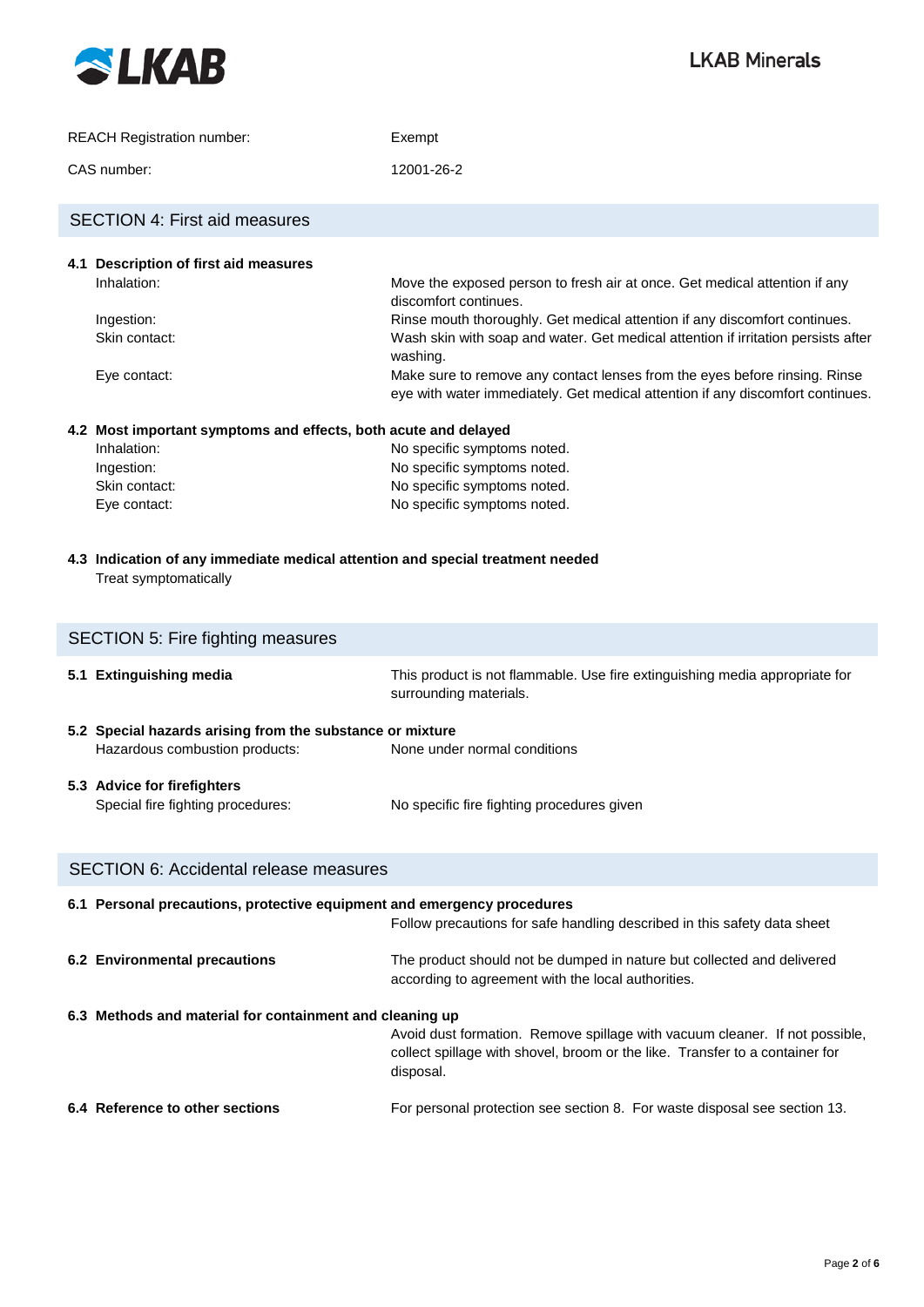

## SECTION 7: Handling and storage

| 7.1 Precautions for safe handling                                | Avoid handling which leads to dust formation. Avoid inhalation of high<br>concentrations of dust. Observe occupational exposure limits and minimise the<br>risk of inhalation of dust. |
|------------------------------------------------------------------|----------------------------------------------------------------------------------------------------------------------------------------------------------------------------------------|
| 7.2 Conditions for safe storage, including any incompatibilities | Store in tightly closed original container in a dry, cool and well-ventilated place.<br>Keep in original container.                                                                    |
| 7.3 Specific end use(s)                                          | The identified uses for this product are detailed in section 1.2                                                                                                                       |

## SECTION 8: Exposure controls / personal protection

#### **8.1 Control parameters**

| <b>Country</b>     | <b>Name</b>                     | <b>STD</b>    | <b>TWA-8Hrs</b>           | STEL - 15Min | <b>Notes</b> |
|--------------------|---------------------------------|---------------|---------------------------|--------------|--------------|
| Austria            | Potassium Aluminium<br>Silicate |               | 10.0 mg/m $^{3}$          |              | E            |
|                    | Quartz                          |               | $0.15 \text{ mg/m}^3$     |              | A            |
| Belgium            | Potassium Aluminium<br>Silicate | GVB/<br>VLEP/ | 3.0 mg/ $m3$              |              |              |
|                    | Quartz                          | <b>AGW</b>    | $0.1 \text{ mg/m}^3$      |              |              |
| China              | Potassium Aluminium<br>Silicate |               | 1.5 mg/m <sup>3</sup>     |              |              |
|                    | Quartz                          |               | $0.5 \text{ mg/m}^3$      |              |              |
| Czech              | Potassium Aluminium<br>Silicate | <b>PEL</b>    | 10.0 mg/m $^{3}$          |              |              |
| Republic           | Quartz                          |               | $0.1 \text{ mg/m}^3$      |              |              |
| Denmark            | Quartz                          | <b>GRV</b>    | $0.3 \text{ mg/m}^3$      |              | $K^{(1)}$    |
| Estonia            | Quartz                          |               | $0.1 \text{ mg/m}^3$      |              |              |
| Finland            | Quartz                          | <b>HTP</b>    | $0.2 \overline{mg/m}^3$   |              |              |
| France             | Quartz                          | <b>VLEP</b>   | 0.1 mg/m $^{3}$           |              |              |
| Hungary            | Quartz                          | <b>MKBS</b>   | $0.15 \,\mathrm{mg/m}^3$  |              |              |
| Italy              | Potassium Aluminium<br>Silicate | <b>ACGIH</b>  | 3.0 mg/ $m3$              |              |              |
|                    | Quartz                          |               | $0.025$ mg/m <sup>3</sup> |              | $A2^{(1)}$   |
| Japan              | Quartz                          |               | $0.03$ mg/m <sup>3</sup>  |              | 1            |
| <b>Netherlands</b> | Quartz                          | <b>MAC</b>    | 0.075 mg/m <sup>3</sup>   |              |              |
| Portugal           | Potassium Aluminium<br>Silicate | <b>VLE</b>    | 3.0 mg/ $m3$              |              |              |
|                    | Quartz                          |               | $0.025 \text{ mg/m}^3$    |              | $A2^{(2)}$   |
| Spain              | Potassium Aluminium<br>Silicate | <b>VLA</b>    | 3.0 mg/ $m3$              |              |              |
|                    | Quartz                          |               | $0.01$ mg/m <sup>3</sup>  |              |              |
| Sweden             | Quartz                          | <b>AFS</b>    | 0.1 mg/m $^{3}$           |              | $K^{(2)}$    |
| UK                 | Potassium Aluminium<br>Silicate | WEL           | 10.0 mg/m $^{3}$          |              |              |
|                    | Quartz                          |               | 0.1 mg/m $\frac{3}{3}$    |              |              |

E = Einatembare Fraktion

A = Aveolengängiger Anteil

GVB = Grenswaarden voor blootstelling aan chemische agentia

VLEP = Valeurs limites d'exposition professionnelle

AGW = Arbeitsplatzgrenzwert

PEL = Přípustné expoziční limity

GRV = Grænseværdier for stoffer og materialer

 $K^{(1)}$  = betyder, at stoffet er optaget på listen over stoffer, der anses for at være kræftfremkaldende

HTP = Haitallisiksi tunnetut pitoisuudet

MKBS = Munkahelyek kémiai biztonságáról szóló

ACGIH = American Conference of Governmanetal industrial Hygenists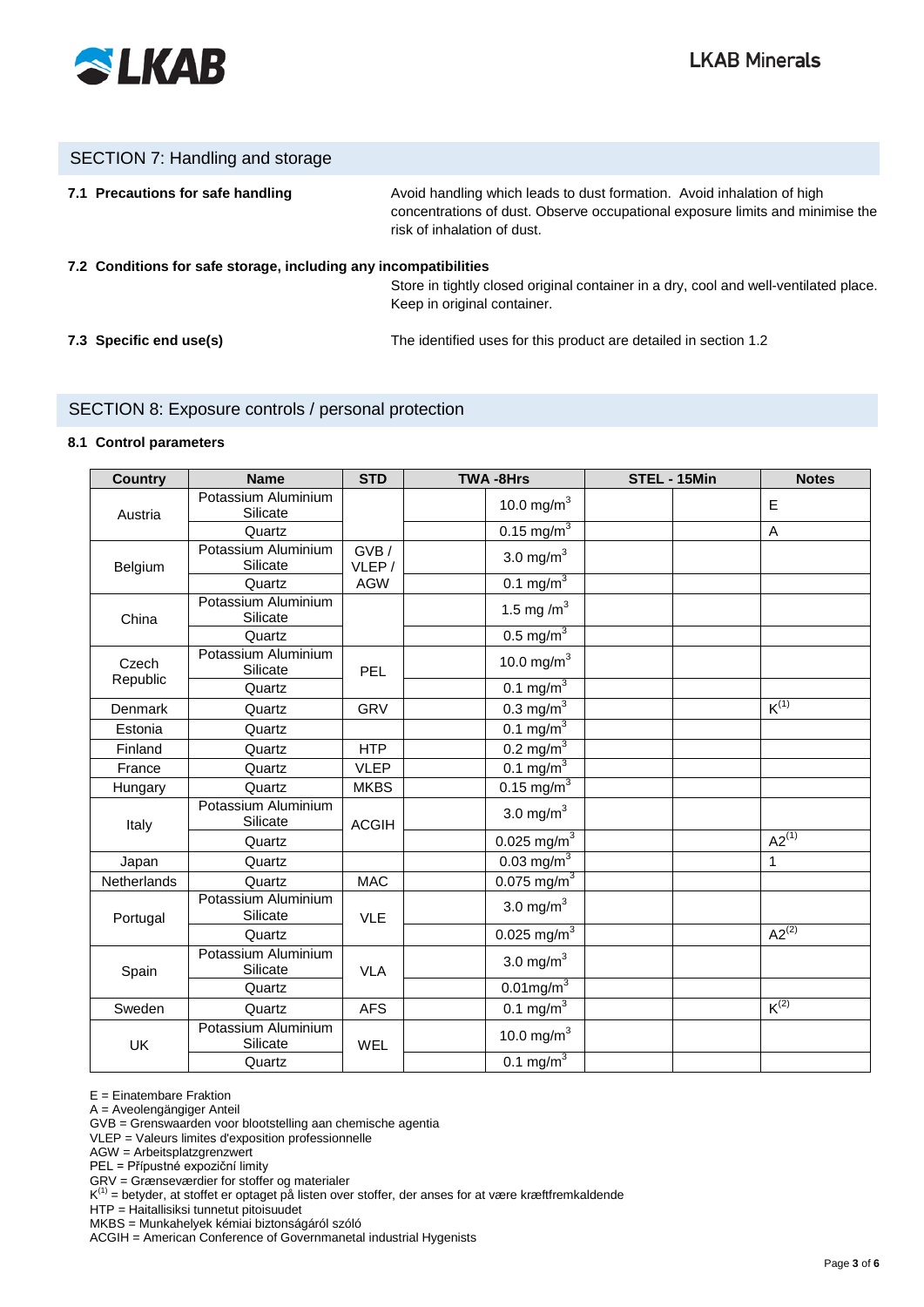

 $A2^{(1)} =$  Carcinogeno sospetto per l'uomo 1 = ヒトに対して発がん性のある物質 MAC = Maximaal Aanvaarde Concentraties VLE = Valor limite de exposição  $A2^{(2)}$  = Agente carcinogénico suspeito no Homem VLA = Valor límite Ambiental AFS = Arbetsmiljöverkets Författningssamling  $K^{(2)} =$ Ämnet är cancerframkallande WEL = Workplace exposure limit

#### *NOTE: To request language / country specific SDS please e–mail sds@lkabminerals.com*

#### Ingredient comments:

Dust contains respirable crystalline silica. Prolonged and/or massive inhalation of respirable crystalline silica dust may cause lung fibrosis. commonly referred to as silicosis. Principal symptoms of silicosis are cough and breathlessness. Occupational exposure to respirable dust should be monitored and controlled. The product should be handled using methods and techniques that minimise or eliminate dust generation. The product contains less than 1% w/w RCS (respirable crystalline silica) as determined by the SWERF method. The respirable crystalline silica content can be measured using the "Size-Weighted Respirable Fraction – SWERF" method. All details about the SWERF method is available at www.crystallinesilica.eu

#### **8.2 Exposure controls**

Protective equipment



Engineering measures: Provide adequate ventilation. Observe occupational exposure limits and minimise the risk of inhalation of dust. Respiratory equipment: No specific recommendation made, but respiratory protection must be used if the general level exceeds the recommended occupational exposure limit.

Wear dust masks in dusty areas. Hand protection: No specific hand protection noted, but gloves may still be advisable. Eye protection: Wear dust resistant safety goggles where this is a danger of eye contact. Other protection: Provide eyewash station.

Hygiene measures: Wash hands at the end of each work shift and before eating, smoking and using the toilet.

#### SECTION 9: Physical and chemical properties

#### **9.1 Information on basic and physical and chemical properties**

Appearance: Powder, flakes, dust Colour: Colour: Gold and Silver Odour: Colourless Solubility: Insoluble in water Melting point  $(^{\circ}C)$ : C): 1300 @ 760mm Hg Relative density: 2.8 pH-Value, Conc. Solution: 9.0, 10% Sol.

**9.2 Other information** Not relevant

| SECTION 10: Stability and reactivity    |                                                              |
|-----------------------------------------|--------------------------------------------------------------|
| 10.1 Reactivity                         | No specific reactivity hazards associated with this product. |
| 10.2 Chemical stability                 | Stable under normal temperature conditions.                  |
| 10.3 Possibility of hazardous reactions | Not relevant                                                 |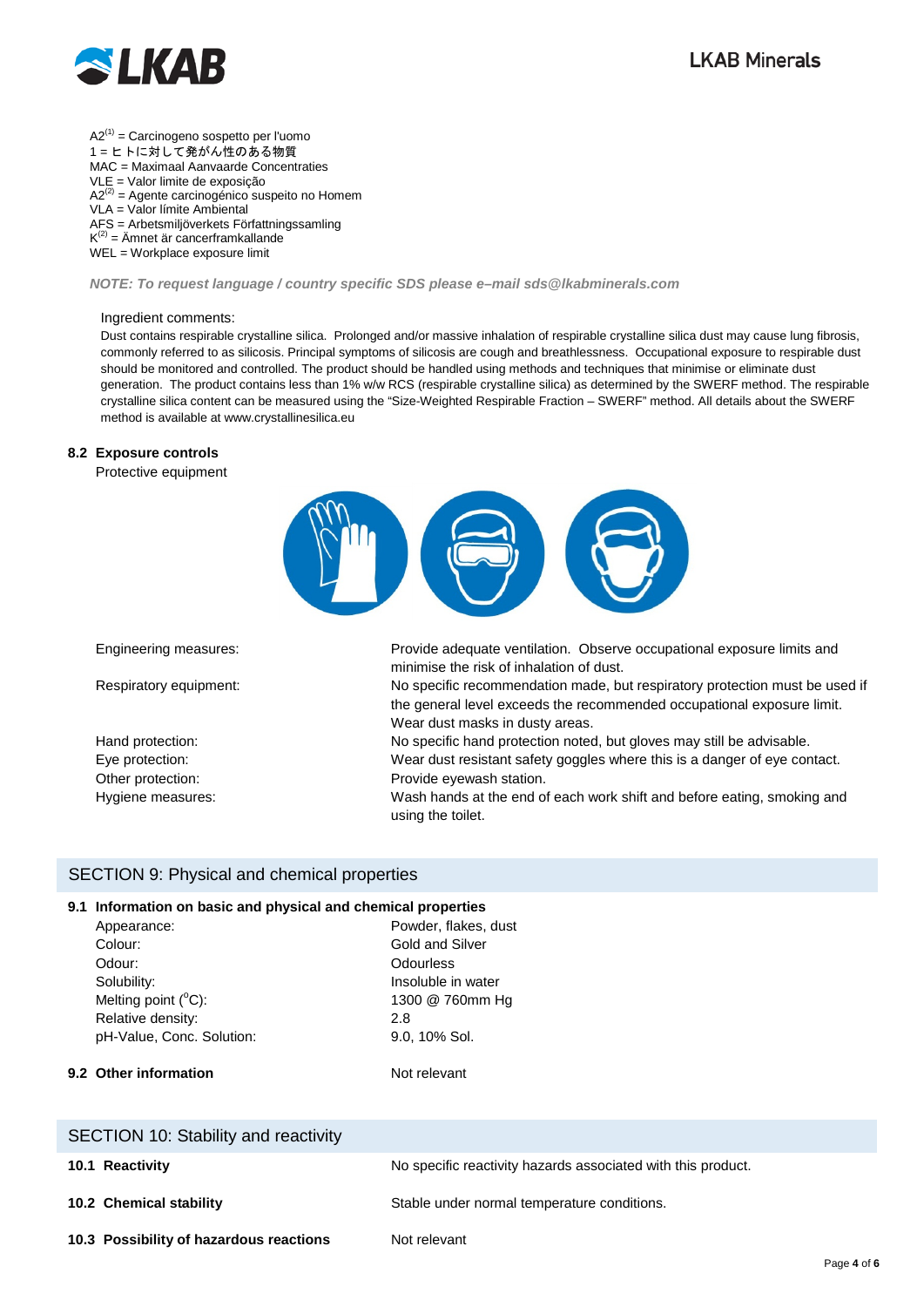

| 10.4 Conditions to avoid                           | No specific conditions are likely to result in a hazardous situation                     |
|----------------------------------------------------|------------------------------------------------------------------------------------------|
| 10.5 Incompatible materials<br>Materials to avoid: | No specific groups of materials are likely to react to produce a hazardous<br>situation. |
| 10.6 Hazardous decomposition products              | None under normal circumstances                                                          |

# SECTION 11: Toxicological information

| 11.1 Information on toxicological effects |                                                                  |
|-------------------------------------------|------------------------------------------------------------------|
| Other health effects:                     | This substance has no evidence of carcinogenic properties.       |
|                                           |                                                                  |
| Acute toxicity                            |                                                                  |
| Acute toxicity (Oral LD50):               | Not relevant                                                     |
| Acute toxicity (Dermal LD50):             | Not relevant                                                     |
| Acute toxicity (Inhalation LC50):         | Not relevant                                                     |
| Inhalation:                               | Dust in high concentrations may irritate the respiratory system. |
| Ingestion:                                | May cause discomfort if swallowed.                               |
| Skin contact:                             | Powder may irritate skin.                                        |
| Eye contact:                              | Particles in the eyes may cause irritation and smarting.         |

| <b>SECTION 12: Ecological information</b> |                                                 |                                                           |
|-------------------------------------------|-------------------------------------------------|-----------------------------------------------------------|
| Ecotoxicity:                              |                                                 | Not regarded as dangerous for the environment.            |
| 12.1                                      | <b>Acute fish toxicity:</b>                     | Not considered toxic to fish.                             |
| 12.2                                      | Persistence and degradability<br>Degradability: | The product is not readily biodegradable.                 |
| 12.3                                      | <b>Bioaccumulative potential:</b>               | The product is not bioaccumulating.                       |
| 12.4                                      | Mobility in soil:                               | Not relevant, due to the form of the product.             |
| 12.5                                      | <b>Results of PBT and vPvB assessment:</b>      | This product does not contain any PBT or vPvB substances. |
| 12.6                                      | Other adverse effects:                          | None known                                                |

|      | <b>SECTION 13: Disposal considerations</b> |                                                                               |
|------|--------------------------------------------|-------------------------------------------------------------------------------|
| 13.1 | Waste treatment methods:                   | Dispose of waste and residues in accordance with local authority requirements |

| SECTION 14: Transport considerations |                |
|--------------------------------------|----------------|
| Road transport notes:                | Not classified |

| Rail transport notes: |
|-----------------------|
| Sea transport notes:  |
| Air transport notes:  |

Not classified Not classified Not classified